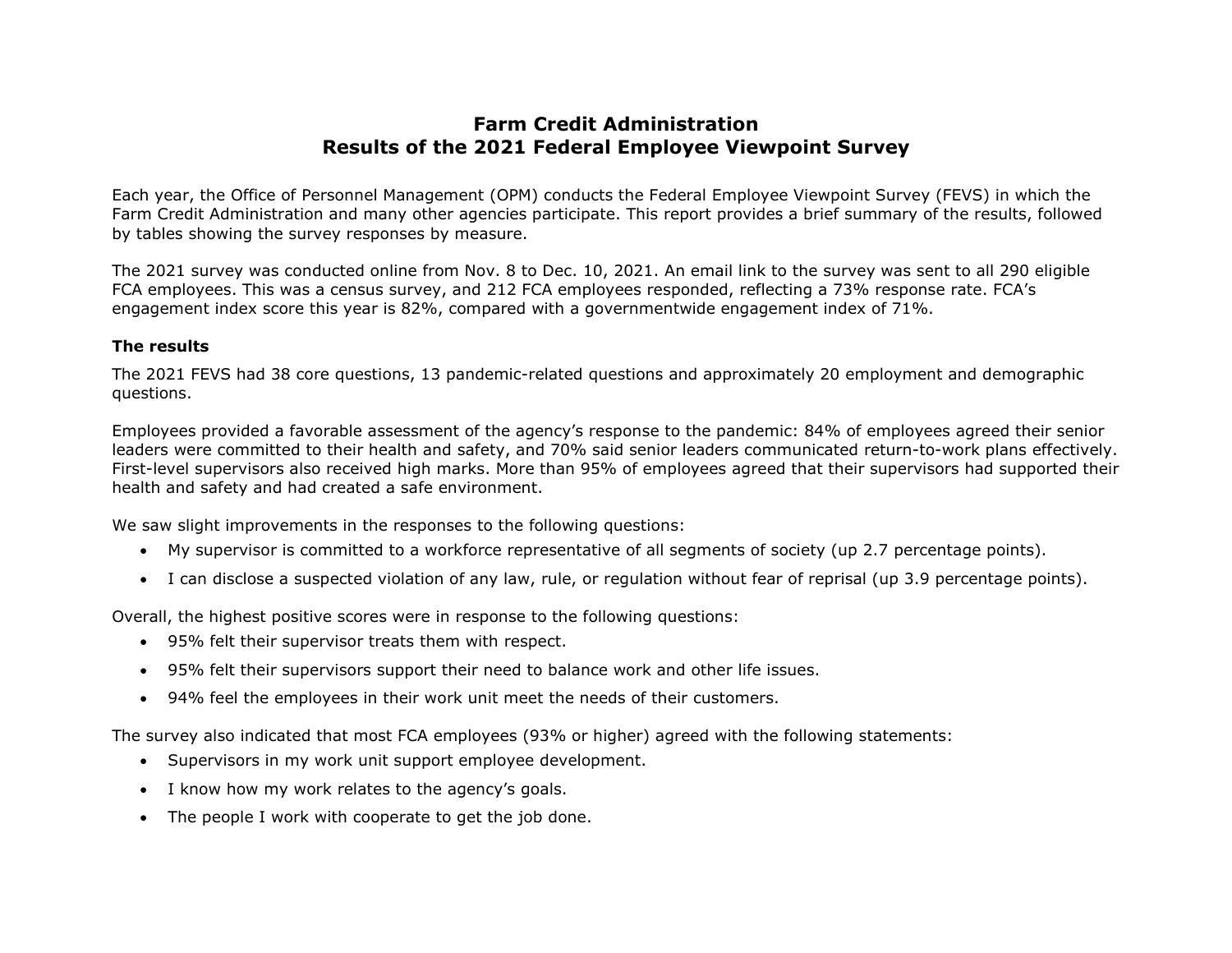• Employees in my work unit achieve our goals.

See the tables below for a breakdown of the responses. FCA responses are displayed to the tenth decimal place.

## **Core questions 1 to 10 and 12 to 44**

| Question                                                                                                | <b>Positive</b> | <b>Neutral</b> | <b>Negative</b> |
|---------------------------------------------------------------------------------------------------------|-----------------|----------------|-----------------|
| I am given a real opportunity to improve my skills in my organization.                                  | 87.6%           | 6.9%           | 5.5%            |
| I feel encouraged to come up with new and better ways of doing things.                                  | 68.6%           | 16.1%          | 15.3%           |
| My work gives me a feeling of personal accomplishment.                                                  | 81.4%           | 8.2%           | 10.4%           |
| I know what is expected of me on the job.                                                               | 91.1%           | 4.5%           | 4.5%            |
| My workload is reasonable.                                                                              | 74.2%           | 12.3%          | 13.4%           |
| My talents are used well in the workplace.                                                              | 74.6%           | 14.1%          | 11.2%           |
| I know how my work relates to the agency's goals.                                                       | 93.4%           | 4.5%           | 2.1%            |
| I can disclose a suspected violation of any law, rule or regulation without fear of reprisal.           | 83.9%           | 6.6%           | 9.5%            |
| The people I work with cooperate to get the job done.                                                   | 93.0%           | 2.9%           | 4.1%            |
| In my work unit, steps are taken to deal with a poor performer who cannot or will not improve.          | 59.9%           | 21.6%          | 18.5%           |
| In my work unit, differences in performance are recognized in a meaningful way.                         | 62.9%           | 21.0%          | 16.1%           |
| My work unit has the job-relevant knowledge and skills necessary to accomplish organizational<br>goals. |                 |                |                 |
| Employees in my work unit meet the needs of our customers.                                              | 90.3%           | 5.2%           | 4.5%            |
|                                                                                                         | 94.3%           | 4.2%           | 1.6%            |
| Employees in my work unit contribute positively to my agency's performance.                             | 92.3%           | 7.2%           | 0.5%            |
| Employees in my work unit produce high-quality work.                                                    | 91.2%           | 8.4%           | 0.4%            |
| Employees in my work unit adapt to changing priorities.                                                 | 88.3%           | 8.1%           | 3.5%            |
| Employees in my work unit successfully collaborate.                                                     | 85.6%           | 12.4%          | 2.0%            |
| Employees in my work unit achieve our goals.                                                            | 93.0%           | 6.5%           | 0.5%            |
| Employees are recognized for providing high quality products and services.                              | 76.5%           | 12.1%          | 11.4%           |
| Employees are protected from health and safety hazards on the job.                                      | 92.1%           | 4.5%           | 3.4%            |
| My agency is successful at accomplishing its mission.                                                   | 92.0%           | 5.6%           | 2.4%            |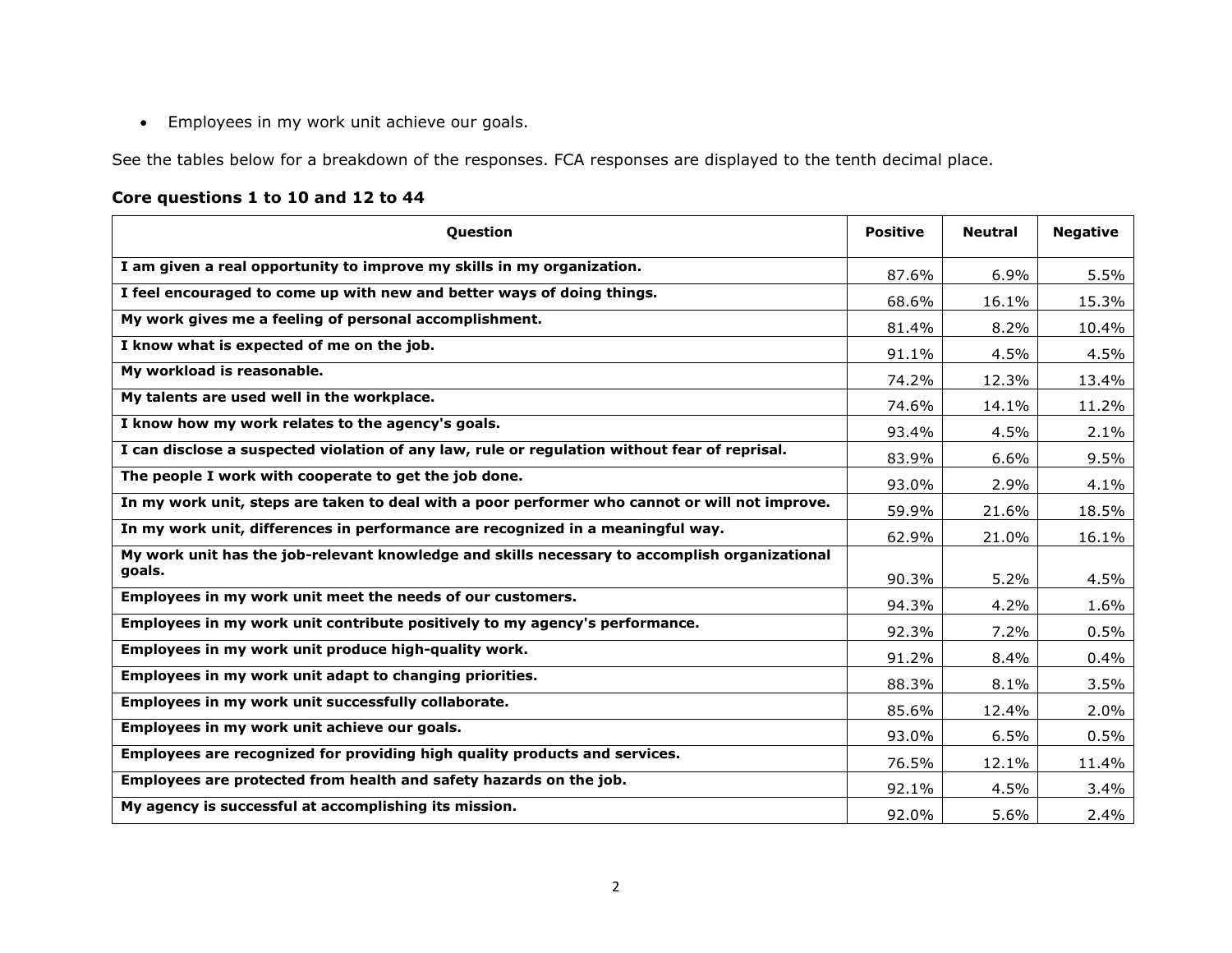| I recommend my organization as a good place to work.                                                                 | 86.0% | 6.5%  | 7.5%  |
|----------------------------------------------------------------------------------------------------------------------|-------|-------|-------|
| I believe the results of this survey will be used to make my agency a better place to work.                          | 57.8% | 24.4% | 17.8% |
| My supervisor supports my need to balance work and other life issues.                                                | 94.7% | 2.5%  | 2.8%  |
| My supervisor is committed to a workforce representative of all segments of society.                                 | 92.1% | 5.8%  | 2.1%  |
| Supervisors in my work unit support employee development.                                                            | 93.8% | 3.7%  | 2.5%  |
| My supervisor listens to what I have to say.                                                                         | 92.8% | 4.7%  | 2.5%  |
| My supervisor treats me with respect.                                                                                | 94.8% | 2.8%  | 2.4%  |
| I have trust and confidence in my supervisor                                                                         | 86.9% | 7.3%  | 5.8%  |
| Overall, how good a job do you feel is being done by your immediate supervisor?                                      | 90.0% | 9.0%  | 1.1%  |
| In my organization, senior leaders generate high levels of motivation and commitment in the<br>workforce.            |       |       |       |
|                                                                                                                      | 54.5% | 24.8% | 20.8% |
| My organization's senior leaders maintain high standards of honesty and integrity.                                   | 74.3% | 15.8% | 9.9%  |
| Managers communicate the goals of the organization.                                                                  | 79.3% | 12.7% | 8.0%  |
| Managers promote communication among different work units (for example, about projects,<br>goals, needed resources). | 71.5% | 15.2% | 13.3% |
| Overall, how good a job do you feel is being done by the manager directly above your                                 |       |       |       |
| immediate supervisor?                                                                                                | 79.8% | 10.8% | 9.5%  |
| I have a high level of respect for my organization's senior leaders.                                                 | 71.1% | 13.5% | 15.4% |
| Senior leaders demonstrate support for Work-Life programs.                                                           | 76.8% | 9.1%  | 14.1% |
| How satisfied are you with your involvement in decisions that affect your work?                                      | 70.2% | 14.4% | 15.3% |
| How satisfied are you with the information you receive from management on what's going on in<br>your organization?   |       |       |       |
|                                                                                                                      | 68.4% | 18.0% | 13.5% |
| How satisfied are you with the recognition you receive for doing a good job?                                         | 76.6% | 11.5% | 11.9% |
| Considering everything, how satisfied are you with your job?                                                         | 77.1% | 13.8% | 9.1%  |
| Considering everything, how satisfied are you with your pay?                                                         | 74.1% | 13.2% | 12.7% |
| Considering everything, how satisfied are you with your organization?                                                | 74.3% | 14.7% | 10.9% |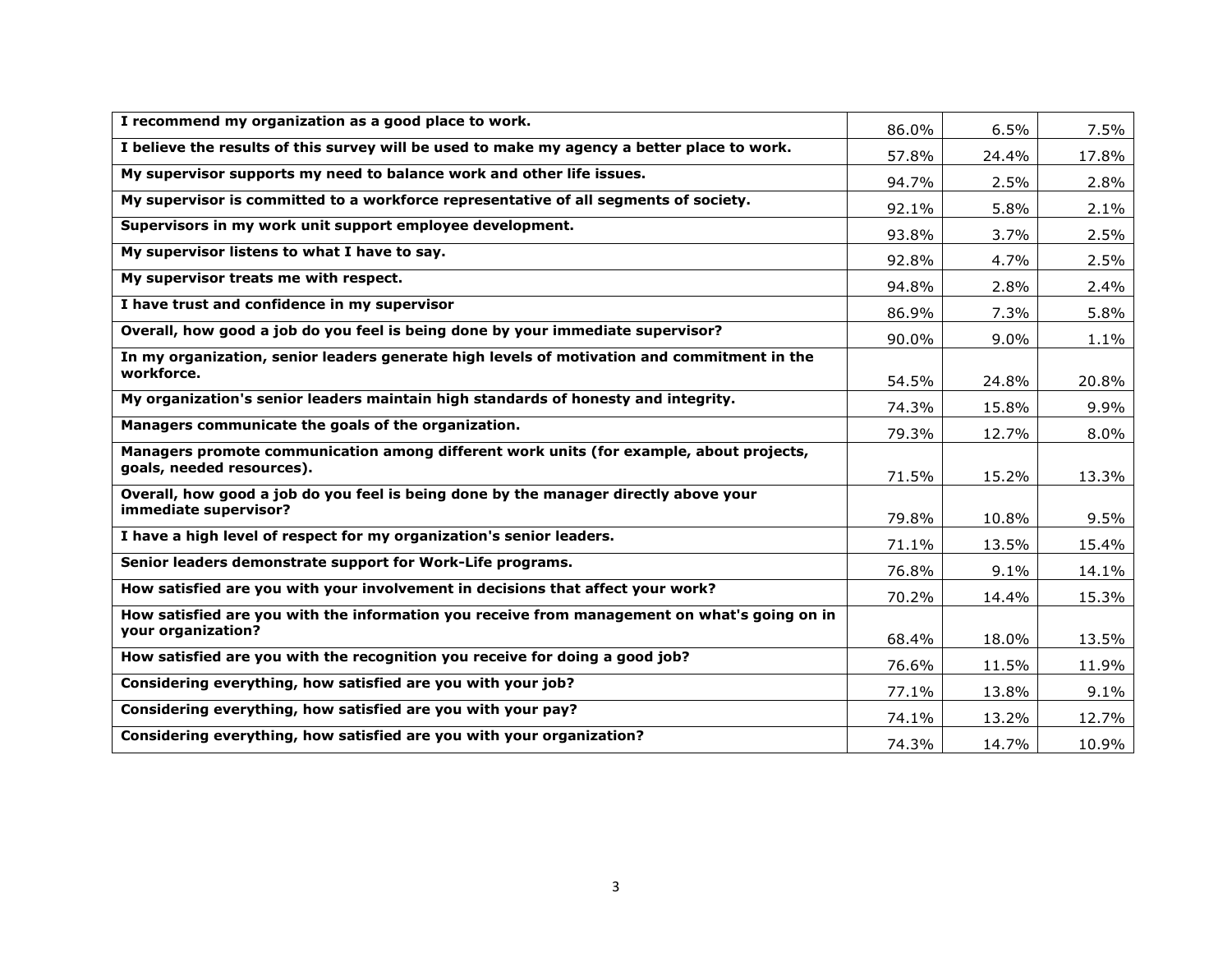|  |  |  | Question 11: In my work unit poor performers usually: |  |
|--|--|--|-------------------------------------------------------|--|
|  |  |  |                                                       |  |

| Remain in work unit and improve their performance over time | 22.0%   |
|-------------------------------------------------------------|---------|
| Remain in work unit and continue to underperform            | 29.8%   |
| Leave work unit - Removed or transferred                    | $5.9\%$ |
| Leave work unit - Quit                                      | 5.0%    |
| No poor performers in work unit                             | 37.3%   |

**Question 45: Since the last OPM FEVS (September and October 2020), on average what percentage of your work time have you been physically present at your agency worksite (including headquarters, bureau, field offices, etc.)?**

|                                  | Governmentwide | <b>Small agencies</b> | <b>FCA</b> |
|----------------------------------|----------------|-----------------------|------------|
| 100%                             | 29%            | 6%                    | 1.0%       |
| 75-99%                           | 17%            | 5%                    | 0.8%       |
| 50-74%                           | 7%             | 3%                    | 0.9%       |
| 25-49%                           | 6%             | 5%                    | 3.0%       |
| $1 - 24%$                        | 20%            | 33%                   | 41.4%      |
| Have not been physically present | 22%            | 48%                   | 52.8%      |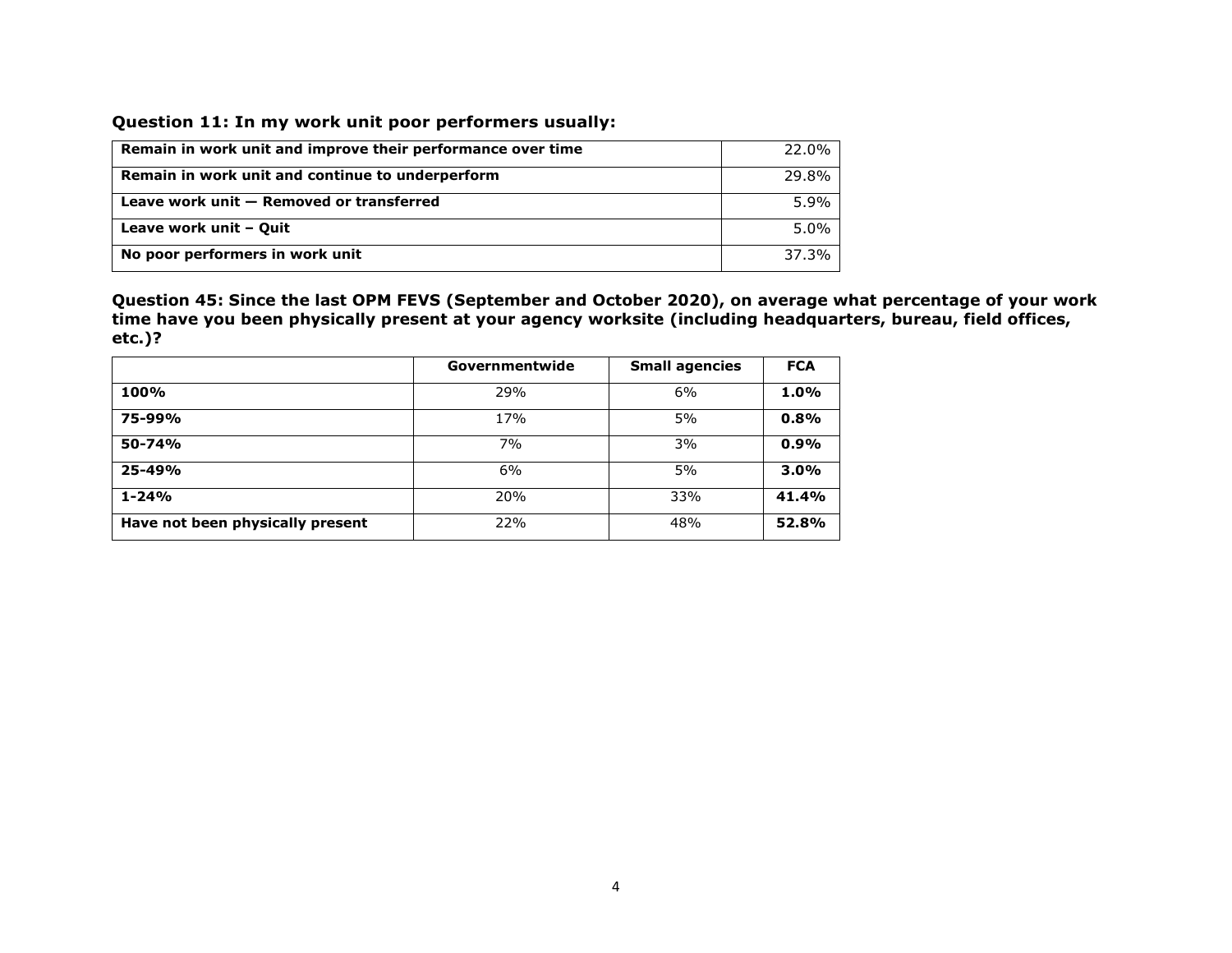|                                                                        | AS OF the date you responded to this survey |                       |              |  |  |
|------------------------------------------------------------------------|---------------------------------------------|-----------------------|--------------|--|--|
|                                                                        | Gov't-wide                                  | <b>Small agencies</b> | <b>FCA</b>   |  |  |
| Telework every workday                                                 | 36%                                         | 72%                   | 79.6%        |  |  |
| Telework 3-4 days per week                                             | 11%                                         | 11%                   | <b>10.1%</b> |  |  |
| Telework 1-2 days per week                                             | 10%                                         | 9%                    | 5.8%         |  |  |
| Telework only 1-2 days per month                                       | 3%                                          | 1%                    | $0.6\%$      |  |  |
| I telework very infrequently, on an unscheduled or short-term<br>basis | 9%                                          | $1\%$                 | 1.3%         |  |  |
| Do not telework-must be physically present                             | 20%                                         | 4%                    | $0.5\%$      |  |  |
| Do not telework-technical issues                                       | $1\%$                                       | $0\%$                 | $0.0\%$      |  |  |
| Do not telework-not approved                                           | 6%                                          | $1\%$                 | 1.0%         |  |  |
| Do not telework-chose not to                                           | 4%                                          | 1%                    | 1.0%         |  |  |

**Question 46: Please select the response that BEST describes your current teleworking schedule.**

## **Question 47: How has your organization supported you during the COVID-19 pandemic?**

| <b>FCA</b><br>responses                   | Expanded<br>telework | <b>Expanded</b><br>work<br>schedule<br>flexibilities | <b>Expanded</b><br>leave<br>policies | Clear<br>quidance on<br>Covid-19<br>vaccination<br>protocols | Appropriate<br>physical<br>health<br>resources<br>(e.g., access<br>to COVID-19<br>testing) at my<br>agency<br>worksite | Timely<br>communication<br>about possible<br>COVID-19<br>exposure at my<br>agency<br>worksite | Social<br>distancing<br>in my<br>agency<br>worksite | <b>Encourage</b><br>use of<br>personal<br>protective<br>equipment | <b>Cleaning</b><br>and<br>sanitizing<br>performed<br>regularly<br>in my<br>agency | A well-<br>ventilated<br>worksite | Clear<br>quidance on<br>quarantine<br>requirements<br>after any<br>COVID-19<br>exposure |
|-------------------------------------------|----------------------|------------------------------------------------------|--------------------------------------|--------------------------------------------------------------|------------------------------------------------------------------------------------------------------------------------|-----------------------------------------------------------------------------------------------|-----------------------------------------------------|-------------------------------------------------------------------|-----------------------------------------------------------------------------------|-----------------------------------|-----------------------------------------------------------------------------------------|
| Needed and<br>available to<br>me          | 91.6%                | 82.5%                                                | 78.6%                                | 85.8%                                                        | 54.5%                                                                                                                  | 63.5%                                                                                         | 57.0%                                               | 61.6%                                                             | 64.4%                                                                             | 67%                               | 67.1%                                                                                   |
| Needed, but<br>not<br>lavailable to<br>me | 4.7%                 | $3.8\%$                                              | 4.8%                                 | $3.8\%$                                                      | 4.3%                                                                                                                   | 10.9%                                                                                         | 3.6%                                                | $4.4\%$                                                           | 2.6%                                                                              | 3.6%                              | 7.0%                                                                                    |
| Not needed <br>by me now                  | 3.7%                 | 13.8%                                                | 16.6%                                | 10.4%                                                        | 41.2%                                                                                                                  | 25.6%                                                                                         | 39.4%                                               | 34.0%                                                             | 33.1%                                                                             | 29.4%                             | 26.0%                                                                                   |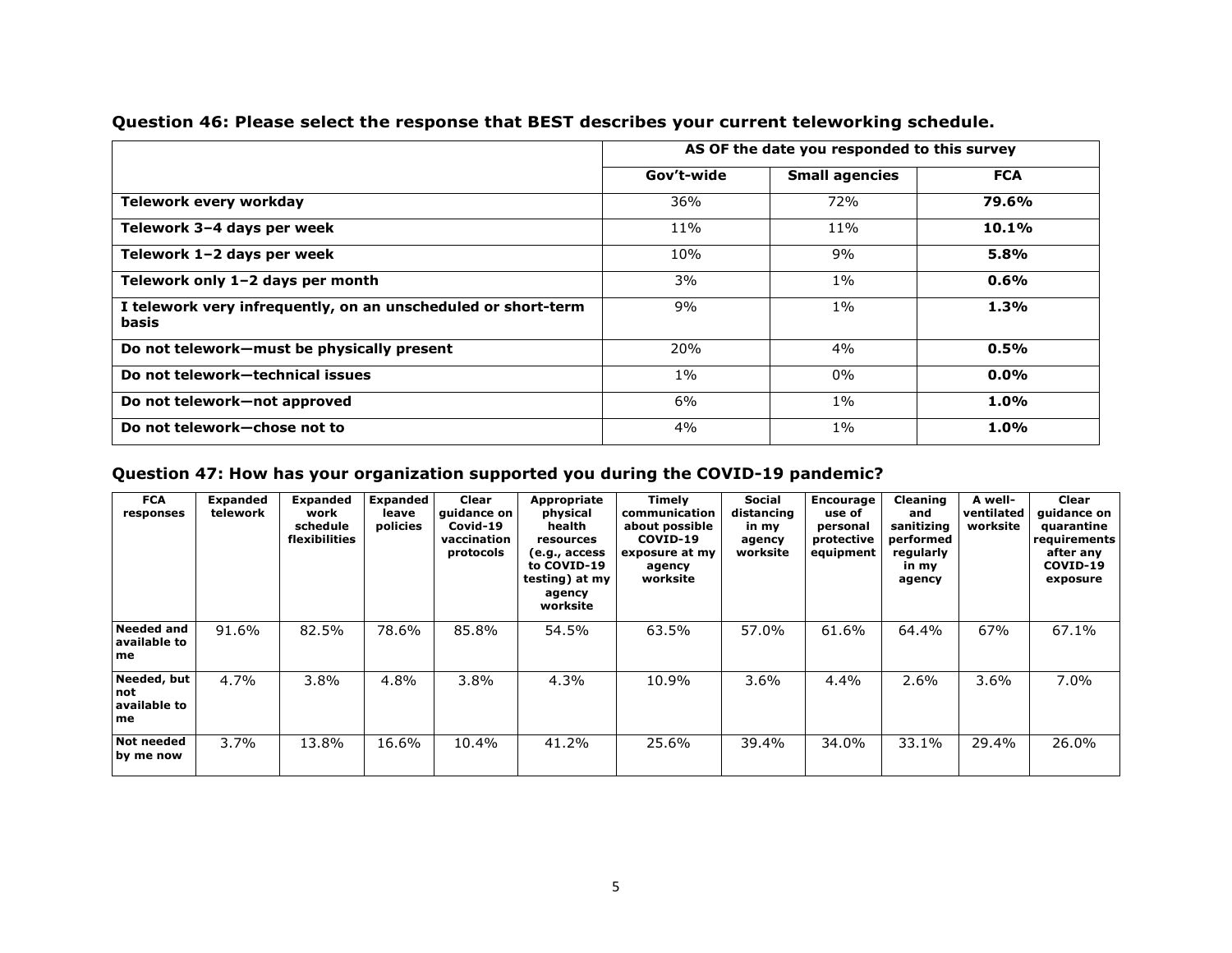|                            | Governmentwide | <b>Small agencies</b> | <b>FCA</b> |
|----------------------------|----------------|-----------------------|------------|
| <b>Strongly agree</b>      | 36%            | 51%                   | 49.9%      |
| <b>Agree</b>               | 38%            | 34%                   | 33.7%      |
| Neither agree nor disagree | 14%            | 8%                    | 5.5%       |
| <b>Disagree</b>            | 6%             | 4%                    | 8.6%       |
| <b>Strongly disagree</b>   | 6%             | 4%                    | 2.2%       |

**Question 48: My organization's senior leaders demonstrate commitment to employee health and safety.**

**Question 49: My organization's senior leaders support policies and procedures to protect employee health and safety.**

|                            | Governmentwide | <b>Small agencies</b> | <b>FCA</b> |
|----------------------------|----------------|-----------------------|------------|
| <b>Strongly agree</b>      | 36%            | 50%                   | 51.8%      |
| <b>Agree</b>               | 38%            | 34%                   | 33.2%      |
| Neither agree nor disagree | 14%            | 8%                    | 6.8%       |
| <b>Disagree</b>            | 6%             | 4%                    | 5.9%       |
| <b>Strongly disagree</b>   | 6%             | 4%                    | 2.3%       |

**Question 50: My organization's senior leaders provide effective communications about what to expect with the return to the physical worksite.**

|                            | Governmentwide | <b>Small agencies</b> | <b>FCA</b> |
|----------------------------|----------------|-----------------------|------------|
| <b>Strongly agree</b>      | 29%            | 39%                   | 46.2%      |
| <b>Agree</b>               | 33#            | 31%                   | 24.0%      |
| Neither agree nor disagree | 19%            | 14%                   | 9.9%       |
| <b>Disagree</b>            | 11%            | 9%                    | 12.2%      |
| <b>Strongly disagree</b>   | 8%             | 7%                    | 7.7%       |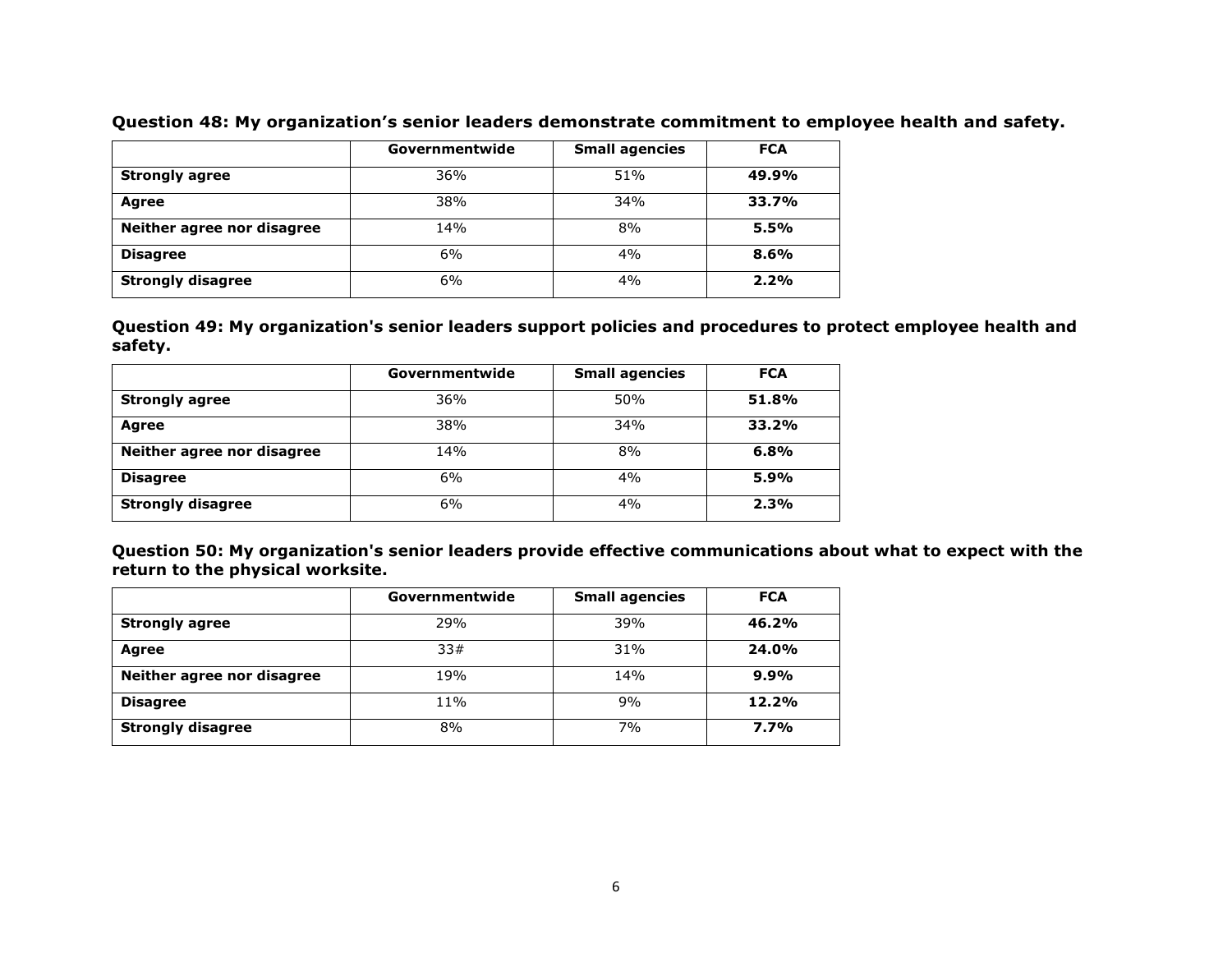|                            | Governmentwide | <b>Small agencies</b> | <b>FCA</b> |
|----------------------------|----------------|-----------------------|------------|
| <b>Strongly agree</b>      | 50%            | 65%                   | 71.7%      |
| <b>Agree</b>               | 34%            | 26%                   | 23.4%      |
| Neither agree nor disagree | 9%             | 6%                    | 3.1%       |
| <b>Disagree</b>            | 3%             | 2%                    | 1.8%       |
| <b>Strongly disagree</b>   | 3%             | 2%                    | 0.0%       |

#### **Question 51: My supervisor shows concern for my health and safety.**

### **Question 52: My supervisor supports my efforts to stay healthy and safe while working.**

|                            | Governmentwide | <b>Small agencies</b> | <b>FCA</b> |
|----------------------------|----------------|-----------------------|------------|
| <b>Strongly agree</b>      | 50%            | 65%                   | 71.7%      |
| <b>Agree</b>               | 34%            | 26%                   | 23.5%      |
| Neither agree nor disagree | 10%            | 6%                    | 3.9%       |
| <b>Disagree</b>            | 3%             | 1%                    | 1.0%       |
| <b>Strongly disagree</b>   | 3%             | 2%                    | $0.0\%$    |

**Question 53: My supervisor creates an environment where I can voice my concerns about staying healthy and safe.**

|                            | Governmentwide | <b>Small agencies</b> | <b>FCA</b> |
|----------------------------|----------------|-----------------------|------------|
| <b>Strongly agree</b>      | 48%            | 62%                   | 66.5%      |
| Agree                      | 31%            | 25%                   | 25.7%      |
| Neither agree nor disagree | 11%            | 8%                    | 4.3%       |
| <b>Disagree</b>            | 5%             | 2%                    | 2.4%       |
| <b>Strongly disagree</b>   | 5%             | 3%                    | 1.1%       |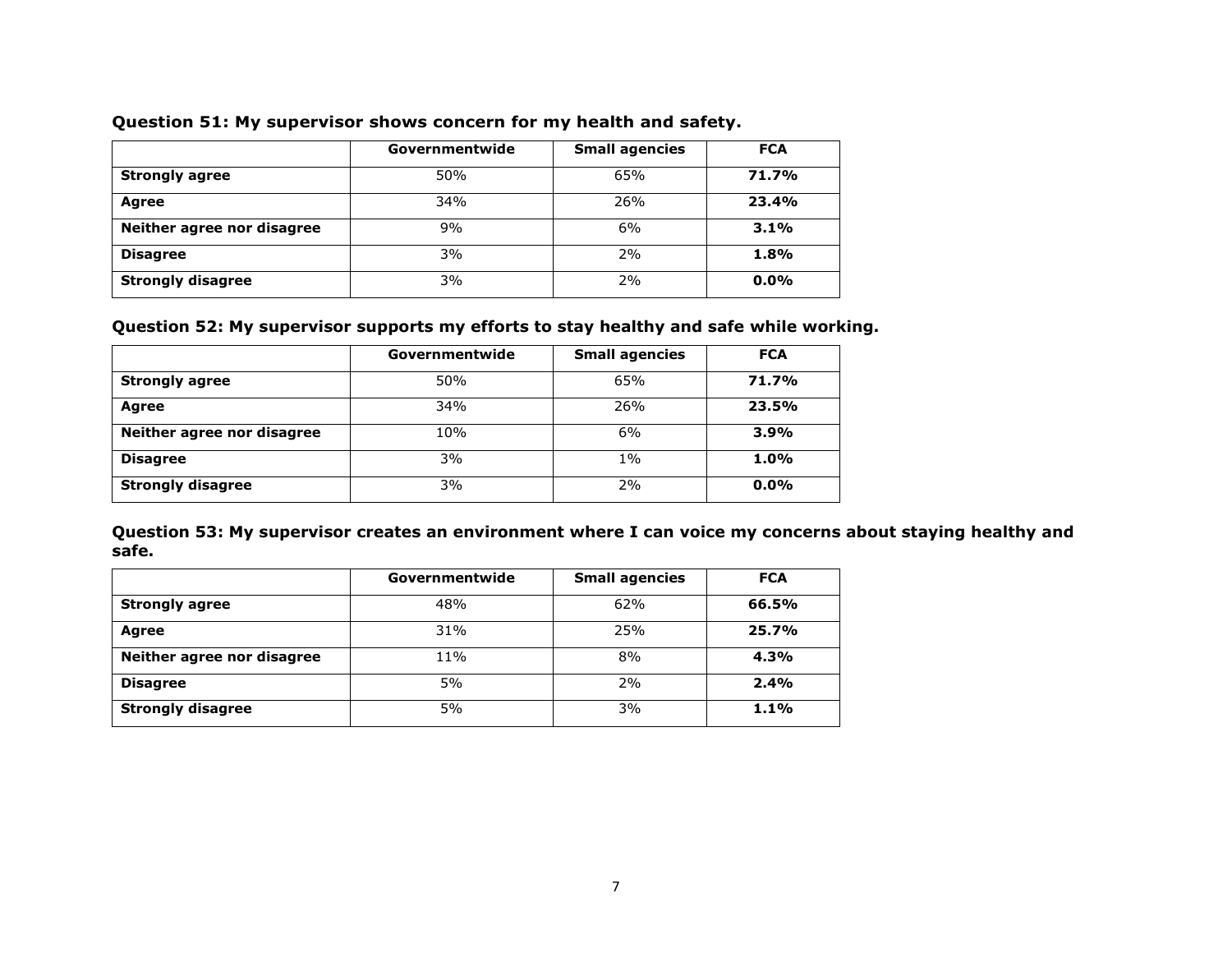**Question 54: Does the type of work you do require you to be physically present at a worksite (e.g., border patrol agent, TSA agent, meat inspector)?**

|              | Governmentwide | <b>Small agencies</b> | <b>FCA</b> |
|--------------|----------------|-----------------------|------------|
| Yes          | 32%            | 11%                   | 2.0%       |
| <b>No</b>    | 59%            | 84%                   | 93.9%      |
| <b>Other</b> | 9%             | 5%                    | 4.1%       |

**Question 55: My agency's leadership updates employees about return to the worksite planning.**

|                                   | Governmentwide | <b>Small agencies</b> | <b>FCA</b> |
|-----------------------------------|----------------|-----------------------|------------|
| <b>Strongly Agree</b>             | 25%            | 39%                   | 50.5%      |
| <b>Agree</b>                      | 40%            | 42%                   | 34.4%      |
| <b>Neither Agree nor Disagree</b> | 19%            | 9%                    | 6.2%       |
| <b>Disagree</b>                   | 10%            | 7%                    | 6.2%       |
| <b>Strongly Disagree</b>          | 6%             | 4%                    | 2.7%       |

**Question 56: In plans to return more employees to the worksite, my organization has made employee safety a top priority.**

|                                   | Governmentwide | <b>Small agencies</b> | <b>FCA</b> |
|-----------------------------------|----------------|-----------------------|------------|
| <b>Strongly Agree</b>             | 28%            | 41%                   | 44.2%      |
| <b>Agree</b>                      | 34%            | 33%                   | 29.6%      |
| <b>Neither Agree nor Disagree</b> | 24%            | 15%                   | 11.5%      |
| <b>Disagree</b>                   | 8%             | 6%                    | 7.3%       |
| <b>Strongly Disagree</b>          | 6%             | 5%                    | 7.5%       |